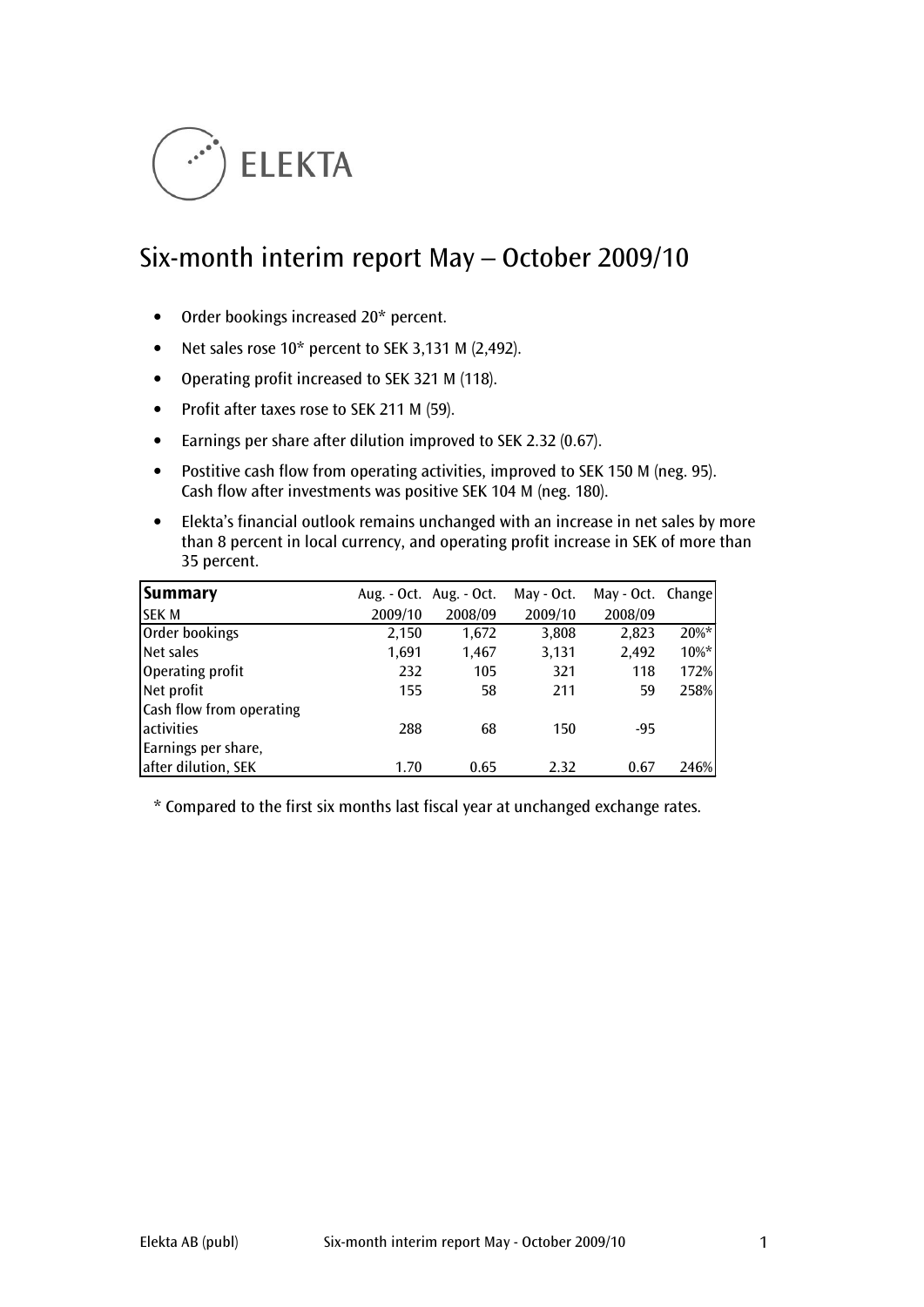#### President and CEO Tomas Puusepp comments

I am pleased with Elekta's continued strong performance during the first six months of 2009/10, with excellent growth in net sales, earnings and cash flow. We continued to increase our market share on new sales. Order bookings rose by 20 percent in local currency, including a couple of larger orders to emerging markets. Earnings per share improved to SEK 2.32 from 0.67 and cash flow from operating activities reached SEK 150 M.

All regions and product areas showed growth in order bookings. Demand for increased efficiency in health care contributes to stronger demand for aftermarket services and software. We continue to grow our installed base, which is now including over 5,000 customers - an important source of Elekta's sustained profitable growth.

Elekta is a leader in image-guided radiation therapy, stereotactic radiation therapy and radiosurgery as well as in software for oncology. Our success is based on close research collaborations with our users within the top universities and hospitals around the world.

In conjunction with the annual congresses in the United States for oncology and neurosurgery, ASTRO and CNS, Elekta introduced several innovations that further improve patient care. These included image-guidance solutions for increased clinical accuracy and conformance as well as enhanced software for more effective treatment planning. We also presented new independent clinical research discussing the advantages of stereotactic radiosurgery for treating of multiple brain metastases in comparison to whole brain radiation therapy. The need for efficient solutions in this field and the increased awareness of the clinical outcome using this technology, is contributing to a stronger interest for Leksell Gamma Knife® Perfexion™.

In November new reimbursement rates were announced by the Centers for Medicare and Medicaid Services in the United States. The decision is positive for our customers with continued reasonable reimbursement levels for the technology offered by Elekta.

Elekta's investment in increased presence in emerging markets continues to be successful. We are growing stronger than expected in targeted growth markets, where demand continued to be high for Elekta's clinical solutions and services. We have therefore decided to increase investments in key markets. Subsequently, operating costs for the fiscal year 2009/10 are expected to increase by about 6 percent in local currencies.

Elekta's financial outlook remains unchanged with an expected increase in net sales by more than 8 percent in local currency, and operating profit increase in SEK of more than 35 percent. Currencies are expected to have a positive earnings effect of around SEK 225 M for 2009/10 at prevailing exchange rates. Net sales and operating profit are expected to be significantly higher in the second half of the year compared with the first. Accordingly we expect an operating margin expansion.

Tomas Puusepp President and CEO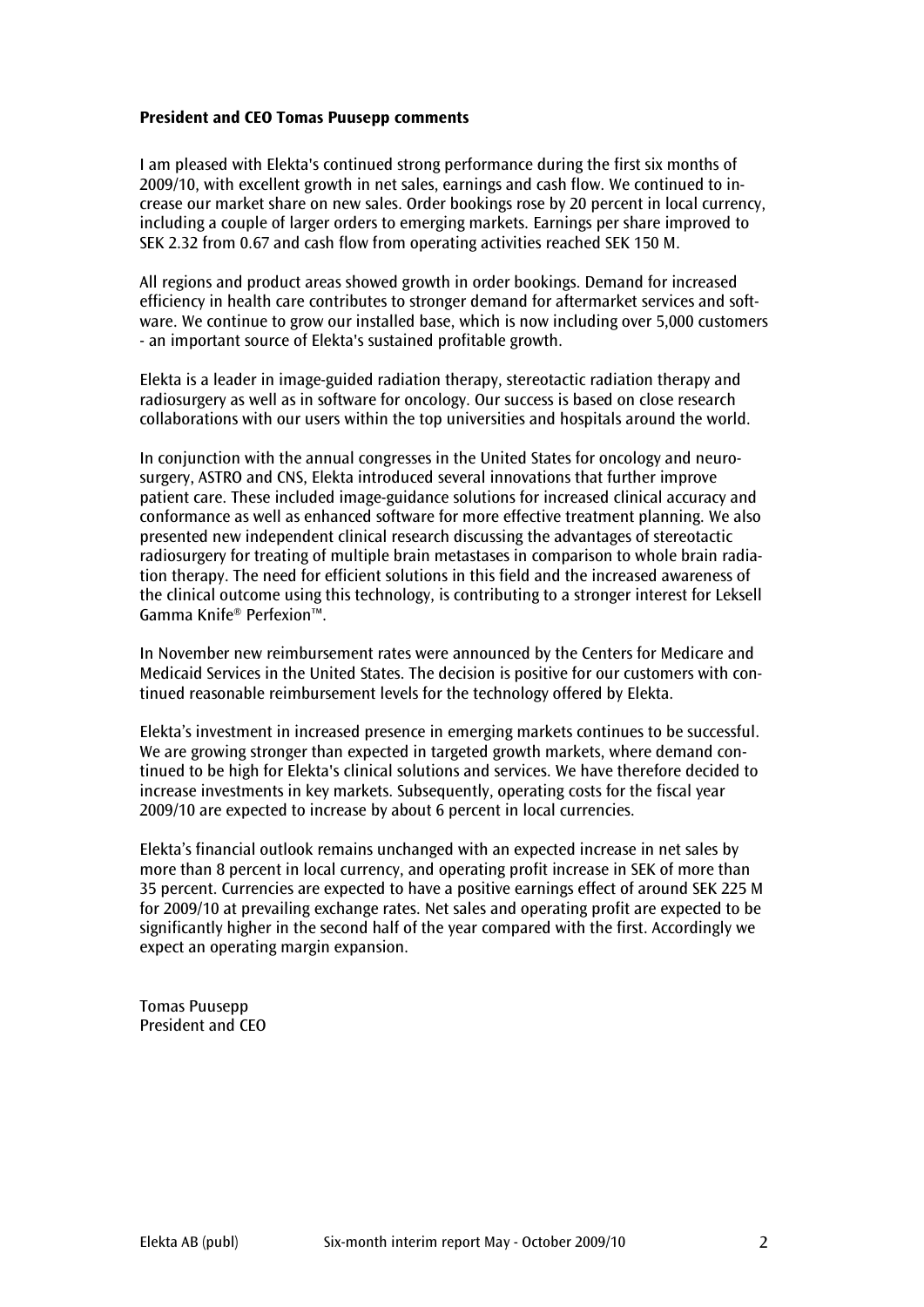## Order bookings and order backlog

Demand for Elekta's clinical solutions, products and services was strong across all regions during the first six months of 2009/10. Order bookings rose by 35 percent to SEK 3,808 M (2,823). Based on unchanged exchange rates, order bookings increased by 20 percent.

Order bookings during the second quarter amounted to SEK 2,150 M (1,672). Rolling 12 months order bookings rose 39 percent to SEK 8,641 M.

Order backlog on October 31, 2009 was SEK 7,403 M, compared to SEK 7,267 M on April 30, 2009. Order backlog is converted at closing exchange rates, which resulted in a negative translation difference of SEK 497 M.

| <b>Order bookings</b>       | <b>Ouarter 2</b> | <b>Ouarter 2 Change</b> |     | May - Oct. | May - Oct. Change |     |           | Rolling Change | Mav-April |
|-----------------------------|------------------|-------------------------|-----|------------|-------------------|-----|-----------|----------------|-----------|
| <b>SEK M</b>                | 2009/10          | 2008/09                 |     | 2009/10    | 2008/09           |     | 12 months |                | 2008/09   |
| North and South America     | 753              | 700                     | 8%  | 1.411      | 1.178             | 20% | 3.468     | 25%            | 3,235     |
| Europe, Middle East, Africa | 890              | 535                     | 66% | 1.505      | 936               | 61% | 3.211     | 40%            | 2,642     |
| Asia Pacific                | 507              | 437                     | 16% | 892        | 709               | 26% | 1.962     | 67%            | 1,779     |
| <b>Group</b>                | 2.150            | 1.672                   | 29% | 3.808      | 2.823             | 35% | 8.641     | 39%            | 7,656     |

## Market development

#### North and South America

The North American market is primarily driven by rising cancer incidence and rapid acceptance of new and refined treatment methods. The US is the largest market for Elekta in the region. Following the financial crisis and economic downturn, sales cycles have become longer in an uncertain business environment. In November, Centers for Medicare and Medicaid Services announced new reimbursement levels for hospitals and free-standing clinics for treatment with radiation therapy. The decision is positive for Elekta's customers with attractive reimbursement levels for the technology offered by Elekta.

The South American market is driven by large un-met demand for treatment of cancer and brain disorders. Elekta's investment in an increased presence in the area has been very successful. We continue to strengthen our organization in line with market growth.

Order bookings for the region increased 6 percent based on unchanged currency rates compared to the corresponding period of previous year. The increase was attributable to South America, while demand in North America showed a slight decrease.

The contribution margin for the region rose to 32 percent (31). The improvement was primarily driven by positive currency effects.

#### Europe including Middle East and Africa

The European market including Middle East and Africa was characterized by solid demand in the first six months of 2009/10. Order bookings were particularly strong in areas with severe shortage of treatment capacity where investments in cancer care mainly are green field investments.

Market development in Western Europe is driven by the replacement of equipment, as well as national and regional initiatives to solve the shortage of radiotherapy capacity. A majority of the treatment systems are procured through public tenders with relatively long sales processes. Elekta's ability to provide comprehensive and integrated solutions, based on open interfaces, makes the company an attractive partner.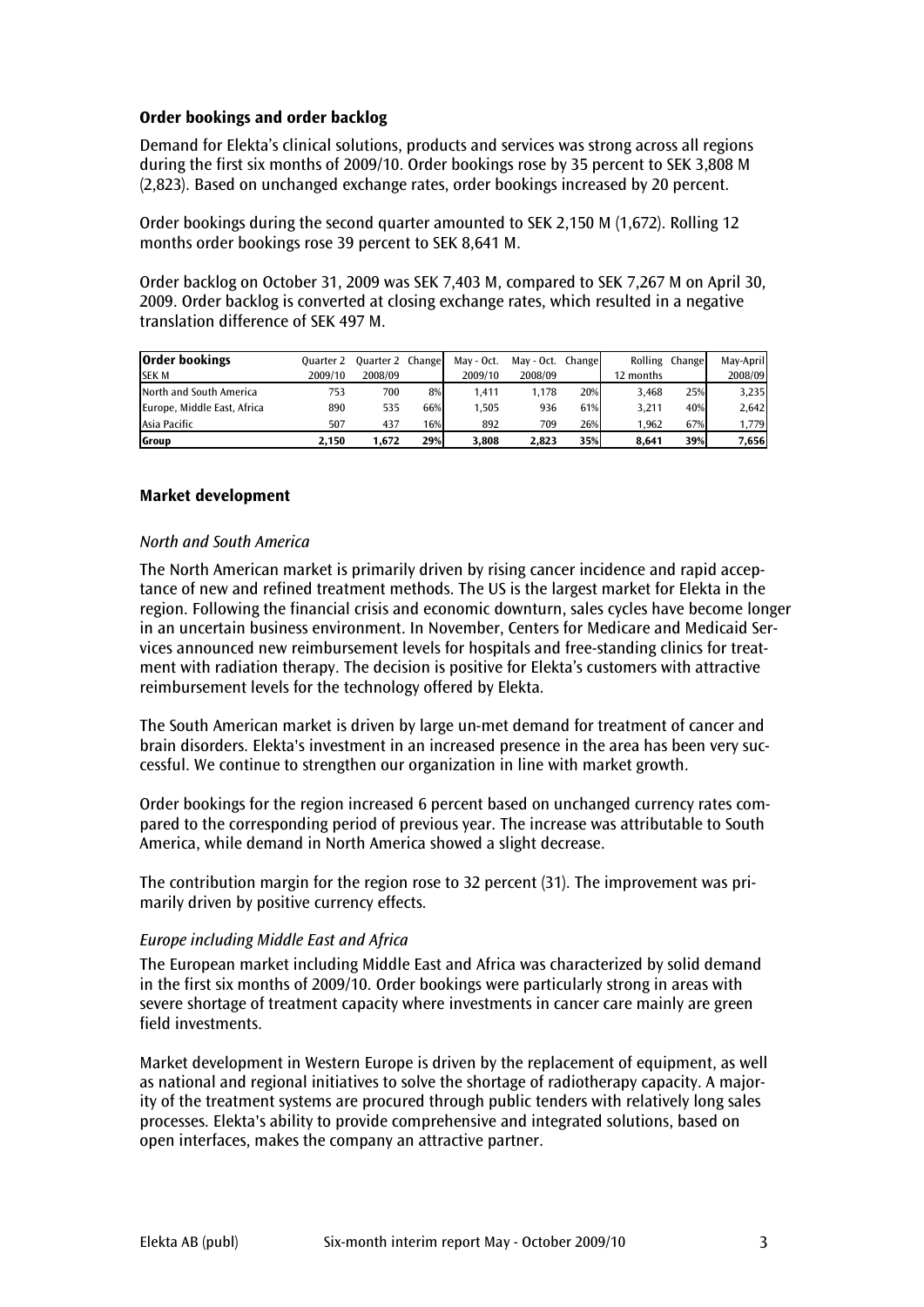In Eastern Europe, Russia, Middle East and Africa, there is a large un-met demand for cancer care and treatment of brain disorders. In the region, Elekta experienced particularly strong demand in Russia, with several orders of Elekta Synergy®, Precise Treatment System™ and Elekta Axesse™ as well as software, training and services.

Order bookings for region Europe including Middle East and Africa rose 47 percent based on unchanged exchange rates compared to the same period previous year. Demand was strong in the entire region.

The contribution margin for the region amounted to 35 percent (30), driven by higher volume and positive currency effects.

## Asia Pacific

Prospects are good for long-term strong market development in Asia. There is a large shortage of treatment capacity for cancer treatment in an international comparison. Elekta is well positioned in the region to support healthcare providers in their efforts to develop and improve cancer care.

Order bookings in the region increased by 9 percent based on unchanged exchange rates compared to previous year. China accounted for the strongest growth and Elekta is the market leader for advanced radiation therapy solutions in this market. The Chinese government has announced that 125 billion USD will be invested in the health sector. This is expected to lead to increased opportunities for people to gain access to cancer treatment.

In Asia Pacific contribution margin improved to 22 percent (16), driven by higher volume and a favorable currency impact.

## Net sales

Net sales rose 26 percent to SEK 3,131 M (2,492). Based on unchanged exchange rates, net sales increased by 10 percent.

| Net sales                   | Ouarter 2 | Quarter 2 Change |       | May - Oct. | May - Oct. | Changel |           | Rolling Change | Mav-April |
|-----------------------------|-----------|------------------|-------|------------|------------|---------|-----------|----------------|-----------|
| <b>SEK M</b>                | 2009/10   | 2008/09          |       | 2009/10    | 2008/09    |         | 12 months |                | 2008/09   |
| North and South America     | 662       | 678              | $-2%$ | 1.292      | 1.098      | 18%     | 2.903     | 29%            | 2,709     |
| Europe, Middle East, Africa | 681       | 549              | 24%   | 1.142      | 901        | 27%     | 2.759     | 33%            | 2,518     |
| Asia Pacific                | 348       | 240              | 45%   | 697        | 493        | 41%     | 1.666     | 57%            | 1,462     |
| Group                       | 1,691     | 1.467            | 15%   | 3.131      | 2.492      | 26%     | 7.328     | 36%            | 6,689     |

Net sales during the second quarter amounted to SEK 1,691 M (1,467).

#### Earnings

Operating profit rose to SEK 321 M (118), positively impacted by higher volume and positive currency effects.

Gross margin amounted to 44 percent (41). Operating margin was 10 percent (5).

Investments in research and development rose 18 percent to SEK 269 M (228) equal to 9 percent (9) of net sales. Capitalization of development costs and amortization of capitalized development costs affected earnings positively by SEK 19 M (pos. 15). Capitalization amounted to SEK 43 M (28) and amortization to SEK 24 M (13).

Elekta's ongoing efficiency program continues as planned with restructuring charges of SEK 12 M in the first six months. Annual savings from the program is estimated at SEK 100 M with full effect during next fiscal year.

Calculated IFRS 2 costs for Elekta's outstanding option programs amounted to SEK 17 M  $(13)$ .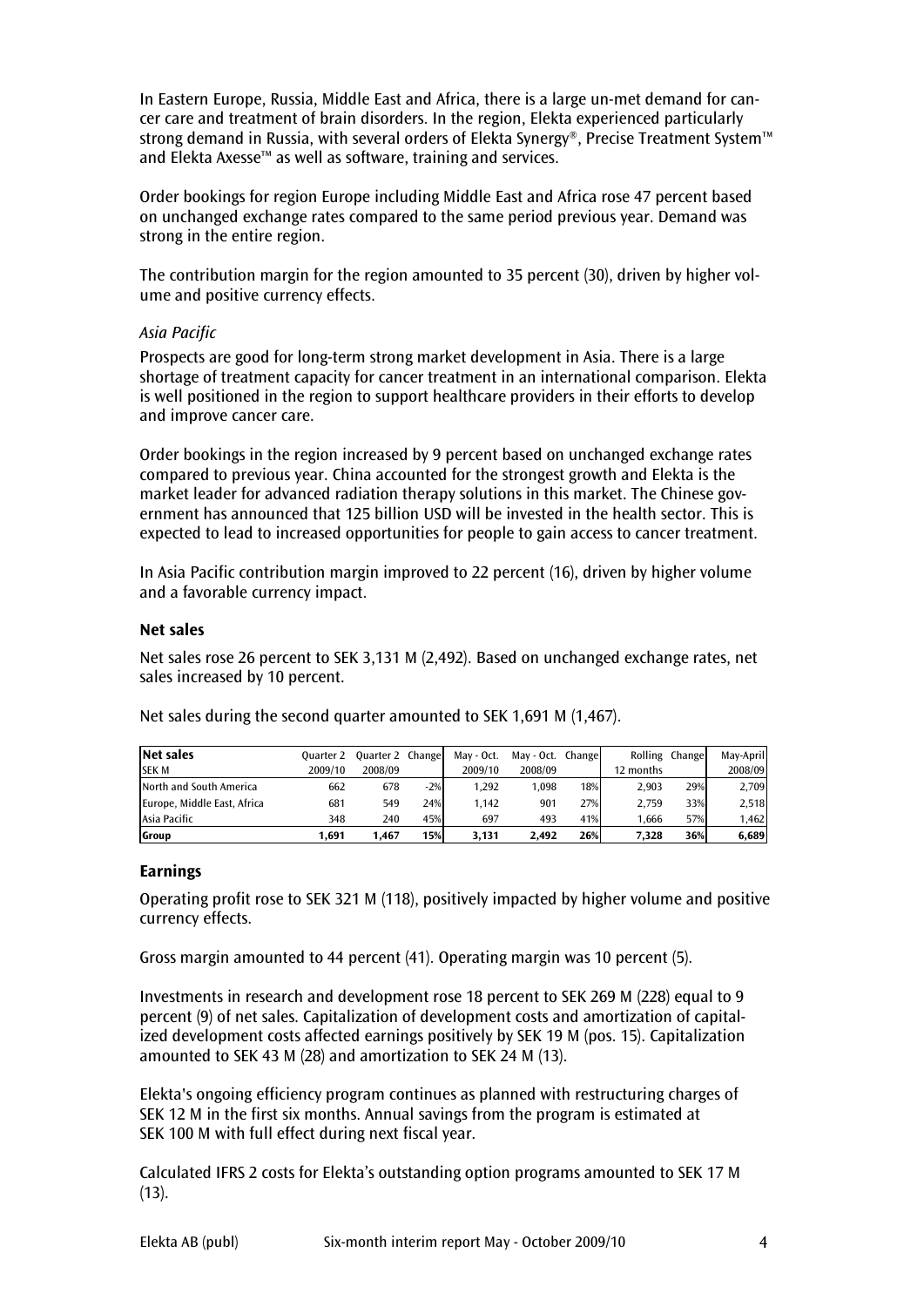# Currency exchange rate effects on operating profit compared with previous year

In total, exchange fluctuations affected operating profit compared with previous year positively with approximately SEK 115 M.

- Exchange rate movements affected operating profit positively by approximately SEK 138 M excluding recorded exchange differences.
- Recorded exchange gains in operations amounted to SEK 2 M.
- The preceding year recorded exchange gains in operations were SEK 25 M.

Exchange rate gains from forward contracts in operating profit were SEK 35 M (losses 54). Unrealized exchange rate gains from cash flow hedges amounted to SEK 170 M and are reported in shareholders' equity taking into account the tax impact. Elekta's currency hedging policy is based on anticipated sales in foreign currency up to 24 months.

Net financial items amounted to an expense of SEK 11 M (expense 31). Net interest expenses improved to SEK 24 M (43), impacted by a decreased average interest rate and a lower net debt.

Profit after financial items amounted to SEK 310 M (87). Tax expense amounted to SEK 99 M or 32 percent. Profit after taxes amounted to SEK 211 M (59).

Earnings per share amounted to SEK 2.32 (0.67) before dilution and SEK 2.32 (0.67) after dilution.

Return on shareholders' equity amounted to 29 percent (19) and return on capital employed amounted to 27 percent (20).

#### Investments and depreciation

Investments in intangible and tangible fixed assets amounted to SEK 94 M (58). Amortization of intangible and depreciation of tangible fixed assets amounted to SEK 112 M (96).

#### Liquidity and financial position

Strong earnings resulted in positive cash flow from operating activities of SEK 150 (neg. 95). Cash flow after investments amounted to SEK 104 M (neg. 180).

Although cash flow was positive, payment of dividend and debt repayment resulted in decreased liquid funds to SEK 592 M compared to SEK 828 M on April 30, 2009. Interest bearing liabilities decreased to SEK 1,365 M compared with SEK 1,627 M on April 30, 2009. Net debt amounted to SEK 773 M compared with SEK 799 M on April 30, 2009. Net debt/equity ratio was 0.30.

#### Shares

Total number of shares on November 30, 2009 was 92,189,164 divided between 3,562,500 A-shares and 88,626,664 B-shares.

#### **Employees**

The average number of employees was 2,467 (2,387). The average number of employees in the Parent Company was 22 (21).

The number of employees on October 31, 2009 totaled 2,482 compared with 2,509 on April 30, 2009.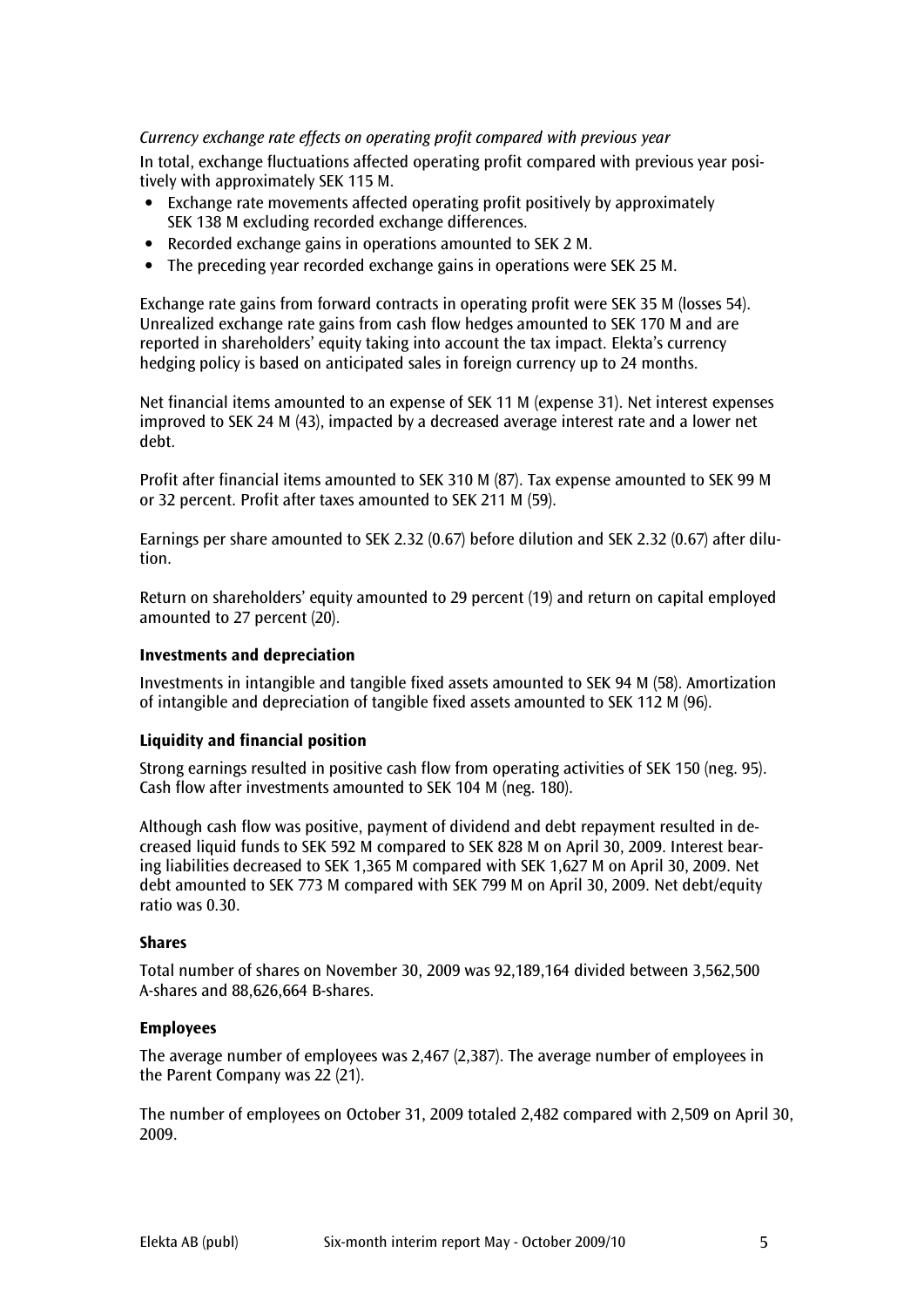#### Risks and uncertainties

The global financial crisis and economic downturn constitute a risk. The worldwide recession might mean less availability of finance for private customers and reduced future health care spending. Elekta's ability to deliver treatment equipment is, to a large extent, dependent on customers being able to accept delivery in the agreed timeframe, which results in a risk of delayed deliveries and corresponding delayed revenue recognition. In its operations, Elekta is subject to a number of financial risks, primarily related to exchange rate fluctuations.

Description of risks and uncertainties in Elekta's business can be found in the annual report 2008/09 on page 36 and in note 2. Nothing essential has happened to change the risks described therein.

## Outlook for fiscal year 2009/10 – remains unchanged

In fiscal year 2009/10, Elekta's net sales are expected to grow by more than 8 percent in local currency. Elekta's operating profit in SEK is expected to grow by more than 35 percent.

Net sales and operating profit are also for fiscal year 2009/10 expected to be significantly higher in the second half of the year compared with the first.

Stockholm December 10, 2009

The Board of Directors and CEO declare that the undersigned six-month interim report provides a fair overview of the parent company's and Group's operations, their financial position and performance, and describes material risks and uncertainties facing the parent company and other companies in the Group.

Chairman of the Board

Akbar Seddigh Hans Barella Luciano Cattani

Birgitta Stymne Göransson **Vera Kallmeyer** Tommy H Karlsson

Laurent Leksell Carl G. Palmstierna Tomas Puusepp

President and CEO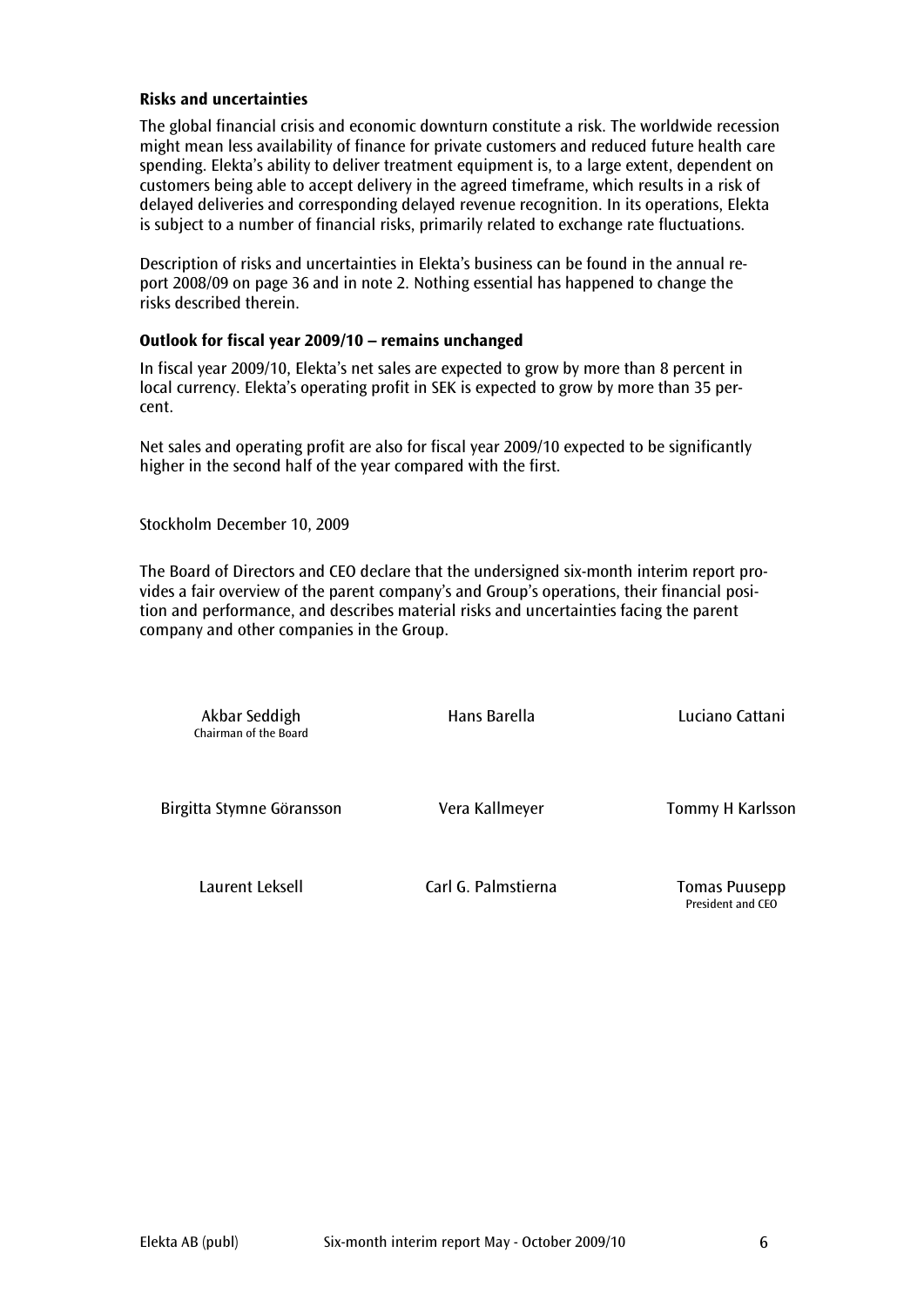## Auditors' review report for the interim report

Elekta AB (publ), org nr 556170-4015

#### Introduction

We have reviewed the interim report for Elekta AB (publ) for the period May 1, 2009 to October 31, 2009. The Board of Directors and the President and CEO are responsible for the preparation and presentation of this interim report in accordance with IAS 34 and the Annual Accounts Act. Our responsibility is to express a conclusion on this interim report based on our review.

## Scope of the review

We conducted our review in accordance with the Standard on Review Engagements SÖG 2410, "Review of Interim Financial Information Performed by the Independent Auditor of the Entity". A review consists of making inquiries, primarily of persons responsible for financial and accounting matters, and applying analytical and other review procedures. A review has a different focus and is substantially less in scope than an audit conducted in accordance with the Standards on Auditing in Sweden (RS) and other generally accepted auditing practices in Sweden. The procedures performed in a review do not enable us to obtain a level of assurance that would make us aware of all significant matters that might be identified in an audit. Therefore, the conclusion expressed based on a review does not give the same level of assurance as a conclusion expressed based on an audit.

## Conclusion

Based on our review, nothing has come to our attention that causes us to believe that the interim report is not, in all material respects, prepared for the Group in accordance with IAS 34 and the Annual Accounts Act, and for the Parent Company, in accordance with the Annual Accounts Act.

Stockholm December 10, 2009

Deloitte AB

Jan Berntsson Authorized Public Accountant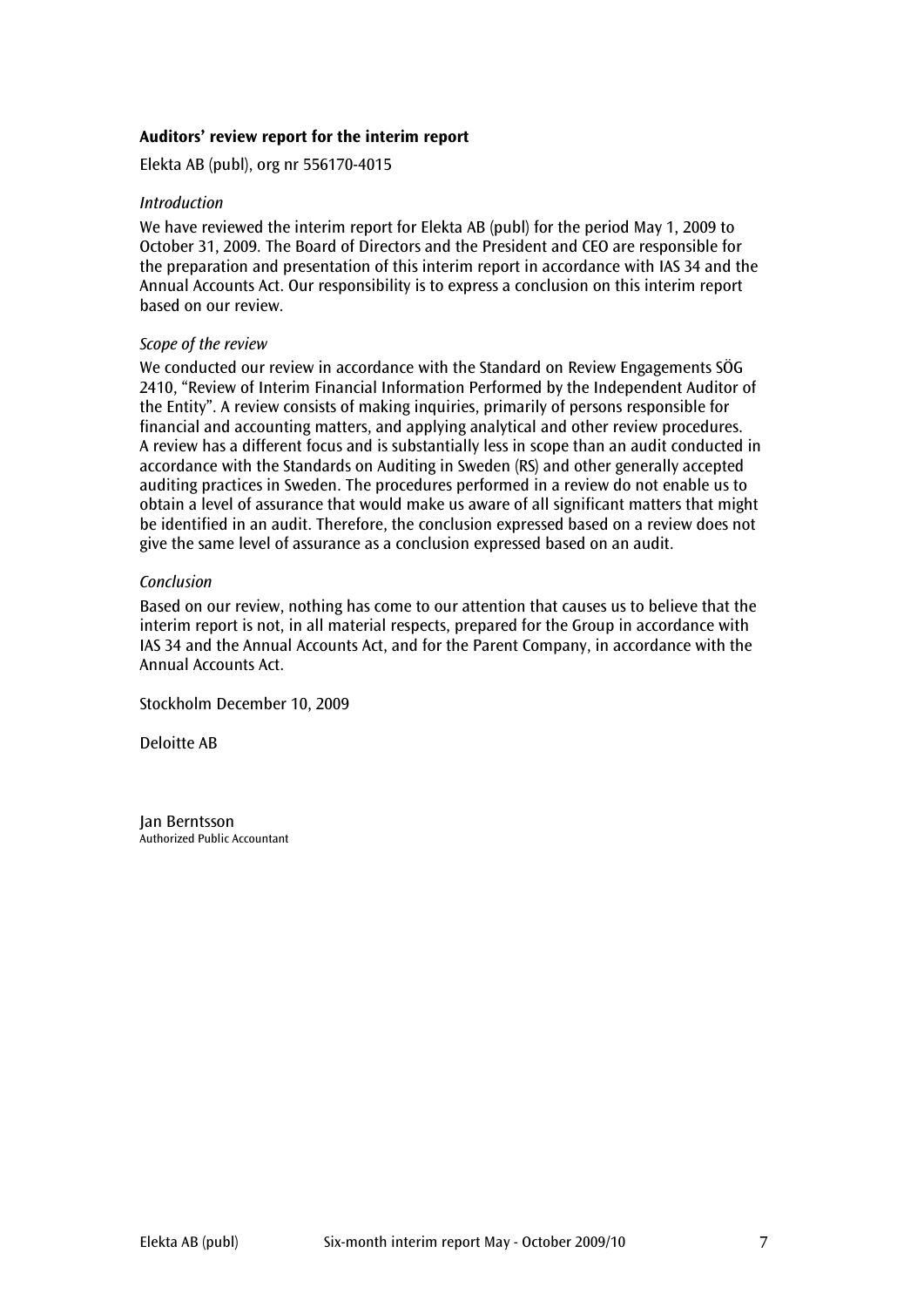## Financial information

Nine month Interim report May-January 2009/10 March 10, 2010

#### For further information, please contact:

Tomas Puusepp, President and CEO, Elekta AB (publ) Tel: +46 8 587 25 520, e-mail: tomas.puusepp@elekta.com

Håkan Bergström, CFO, Elekta AB (publ) Tel: +46 8 587 25 547, e-mail: hakan.bergstrom@elekta.com

Stina Thorman, Investor Relations, Elekta AB (publ) Tel: +46 8 587 25 437, e-mail: stina.thorman@elekta.com

Elekta AB (publ) Corporate registration number 556170-4015 Box 7593, SE 103 93 Stockholm, Sweden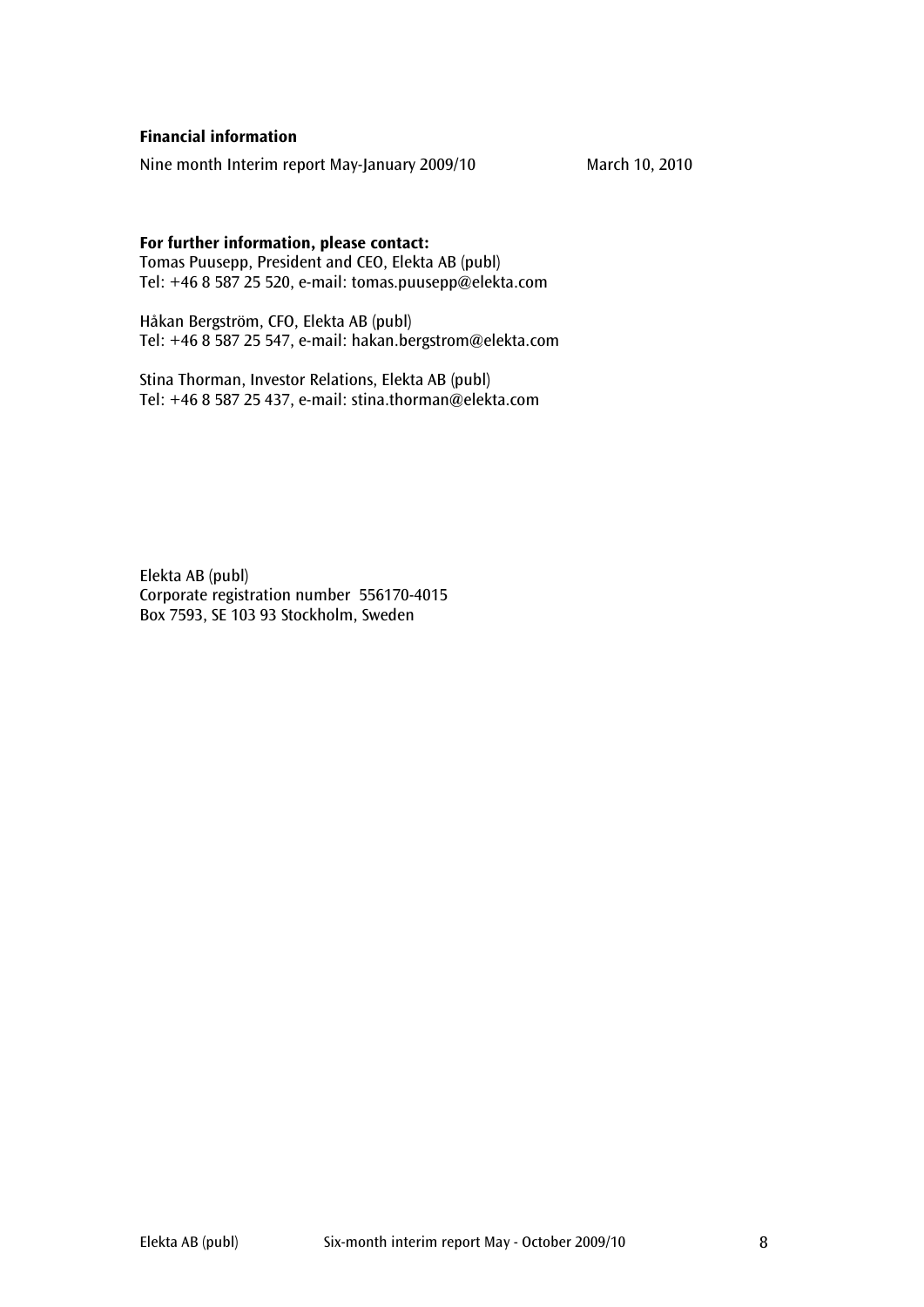# Accounting principles

This interim report is prepared according to IAS 34 and recommendation RFR 1.1 of the Swedish Financial Reporting Board, and with regard to the Parent Company, also according to RFR 1.2. The accounting principles applied correspond to those presented in the 2008/09 Annual Report. These include:

• Introduction of changes in IAS 1 Presentation of financial statements. Format and design of the financial statements have been changed.

• IFRS 8 Operating segments that replaces IAS 14. According to IFRS 8 segment information must be reported on the basis of how management internally follows up operations.

| <b>Exchange rates</b> |          |          | Average rate    |     | <b>Closing rate</b> |                 |        |  |
|-----------------------|----------|----------|-----------------|-----|---------------------|-----------------|--------|--|
|                       |          | May-Oct. | May-Oct. Change |     | Oct. 31.            | Apr. 30, Change |        |  |
| Country               | Currency | 2009/10  | 2008/09         |     | 2009                | 2009            |        |  |
| Euro                  | 1 EUR    | 10.502   | 9.492           | 11% | 10.389              | 10.663          | $-3%$  |  |
| <b>Great Britain</b>  | 1 GBP    | 11.962   | 11.976          | 0%  | 11.590              | 11.880          | $-2%$  |  |
| Japan                 | 100 JPY  | 7.857    | 6.065           | 30% | 7.710               | 8.175           | $-6%$  |  |
| <b>United States</b>  | 1 USD    | 7.390    | 6.390           | 16% | 7.015               | 7.985           | $-12%$ |  |

Order bookings and income statement are accounted at average exchange rates for the reporting period while order backlog and balance sheet items are accounted at closing exchange rates.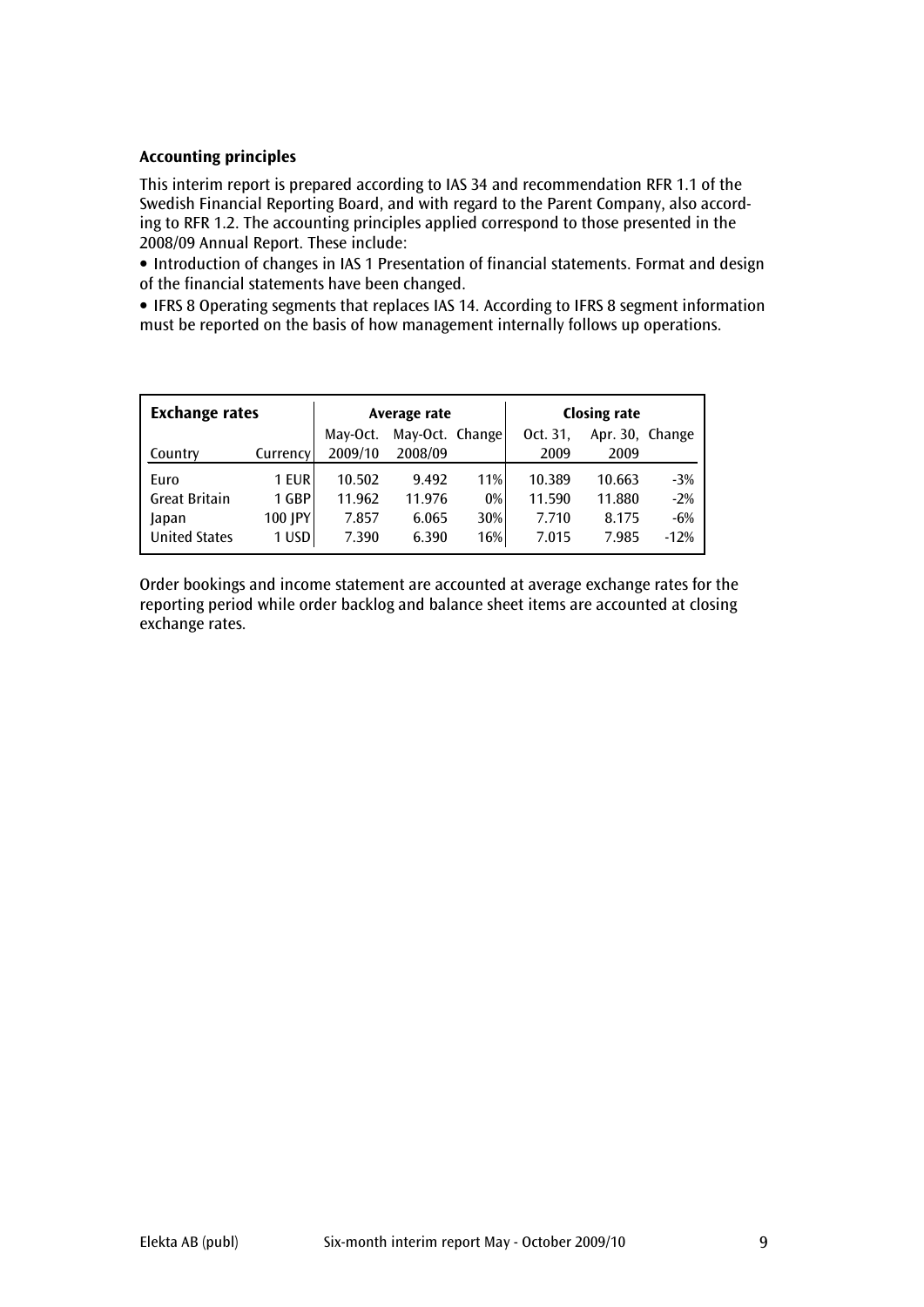#### CONSOLIDATED STATEMENT OF COMPREHENSIVE INCOME

|                                                                                            | 3 months<br>Aug. - Oct. | 3 months<br>Aug. - Oct. | 6 months<br>May - Oct. | 6 months<br>May - Oct. | 12 months<br>Nov. - Oct. | 12 months<br>May - Apr. |
|--------------------------------------------------------------------------------------------|-------------------------|-------------------------|------------------------|------------------------|--------------------------|-------------------------|
| SEK M                                                                                      | 2009/10                 | 2008/09                 | 2009/10                | 2008/09                | 2008/09                  | 2008/09                 |
| Net sales<br>Cost of products sold                                                         | 1,691<br>$-944$         | 1,467<br>$-871$         | 3,131<br>$-1,742$      | 2,492<br>$-1,458$      | 7,328<br>$-3,942$        | 6.689<br>$-3,658$       |
| Gross income                                                                               | 747                     | 596                     | 1,389                  | 1,034                  | 3,386                    | 3,031                   |
| Selling expenses<br>Administrative expenses                                                | $-226$<br>$-175$        | $-243$<br>$-148$        | $-474$<br>$-346$       | $-440$<br>$-288$       | $-967$<br>$-700$         | $-933$<br>$-642$        |
| R&D expenses                                                                               | $-119$                  | $-114$                  | $-250$                 | $-213$                 | $-522$                   | $-485$                  |
| Exchange differences in operations                                                         | 5                       | 14                      | 2                      | 25                     | $-164$                   | $-141$                  |
| <b>Operating profit</b>                                                                    | 232                     | 105                     | 321                    | 118                    | 1,033                    | 830                     |
| Result from participations                                                                 |                         |                         |                        |                        |                          |                         |
| in associated companies                                                                    | 6<br>$\bf{0}$           | 3<br>5                  | 8<br>3                 | $\mathbf{1}$<br>10     | 8                        | 1<br>23                 |
| Interest income<br>Interest expenses                                                       | $-13$                   | $-30$                   | $-27$                  | $-53$                  | 16<br>$-81$              | $-107$                  |
| Financial exchange differences                                                             | $\overline{2}$          | $\overline{2}$          | 5                      | 11                     | 21                       | 27                      |
| Income after financial items                                                               | 227                     | 85                      | 310                    | 87                     | 997                      | 774                     |
| <b>Taxes</b>                                                                               | $-72$                   | $-27$                   | -99                    | $-28$                  | $-299$                   | $-228$                  |
| Net income                                                                                 | 155                     | 58                      | 211                    | 59                     | 698                      | 546                     |
| Attributable to                                                                            |                         |                         |                        |                        | 705                      |                         |
| <b>Parent Company shareholders</b><br><b>Minority shareholders</b>                         | 156<br>$-1$             | 59<br>$-1$              | 214<br>- 3             | 61<br>$-2$             | $-7$                     | 552<br>$-6$             |
|                                                                                            |                         |                         |                        |                        |                          |                         |
| Earnings per share before dilution                                                         | 1.70                    | 0.65                    | 2.32                   | 0.67                   | 7.65                     | 6.00                    |
| Earnings per share after dilution                                                          | 1.70                    | 0.65                    | 2.32                   | 0.67                   | 7.65                     | 6.00                    |
| Income/costs reported directly against<br>shareholders' equity                             |                         |                         |                        |                        |                          |                         |
| <b>IFRS 2 cost</b>                                                                         | 7                       | 5                       | 14                     | 13                     | 26                       | 25                      |
| IAS 39 unrealized cash flow hedges<br>Translation of subsidiaries and associated companies | $-3$<br>$-80$           | $-119$<br>354           | 170<br>- 138           | $-126$<br>363          | 245<br>$-202$            | $-51$<br>299            |
| Translation of loans for equity hedge                                                      | $\bf{0}$                | $-28$                   | $\boldsymbol{0}$       | $-22$                  | 81                       | 59                      |
| Income tax relating to components of other                                                 |                         |                         |                        |                        |                          |                         |
| comprehensive income                                                                       | $\bf{0}$                | 13                      | $-48$                  | $\overline{7}$         | - 64                     | $-9$                    |
| Other comprehensive income for the period                                                  | $-76$                   | 225                     | - 2                    | 235                    | 86                       | 323                     |
| Comprehensive income for the period<br>Attributable to                                     | 79                      | 283                     | 209                    | 294                    | 784                      | 869                     |
| Parent Company shareholders                                                                | 81                      | 282                     | 213                    | 294                    | 791                      | 872                     |
| <b>Minority shareholders</b>                                                               | $-2$                    |                         | $-4$                   | $\bf{0}$               | $-7$                     | $-3$                    |
|                                                                                            |                         |                         |                        |                        |                          |                         |
| <b>CASH FLOW</b>                                                                           |                         |                         |                        |                        |                          |                         |
| Operating cash flow                                                                        | 199                     | 46                      | 226                    | 28                     | 935                      | 737                     |
| Change in working capital                                                                  | 89                      | 22                      | $-76$                  | $-123$                 | 50                       | 3                       |
| Cash flow from operating activities                                                        | 288                     | 68                      | 150                    | -95                    | 985                      | 740                     |
| <b>Investments and disposals</b>                                                           | $-20$                   | $-27$                   | $-46$                  | $-85$                  | $-121$                   | $-160$                  |
| <b>Cash flow after investments</b>                                                         | 268                     | 41                      | 104                    | $-180$                 | 864                      | 580                     |
| <b>External financing</b>                                                                  | $-144$                  | $-19$                   | $-315$                 | $-4$                   | $-550$                   | $-239$                  |
| Change in liquid funds                                                                     | 115                     | 68                      | $-236$                 | $-137$                 | 327                      | 426                     |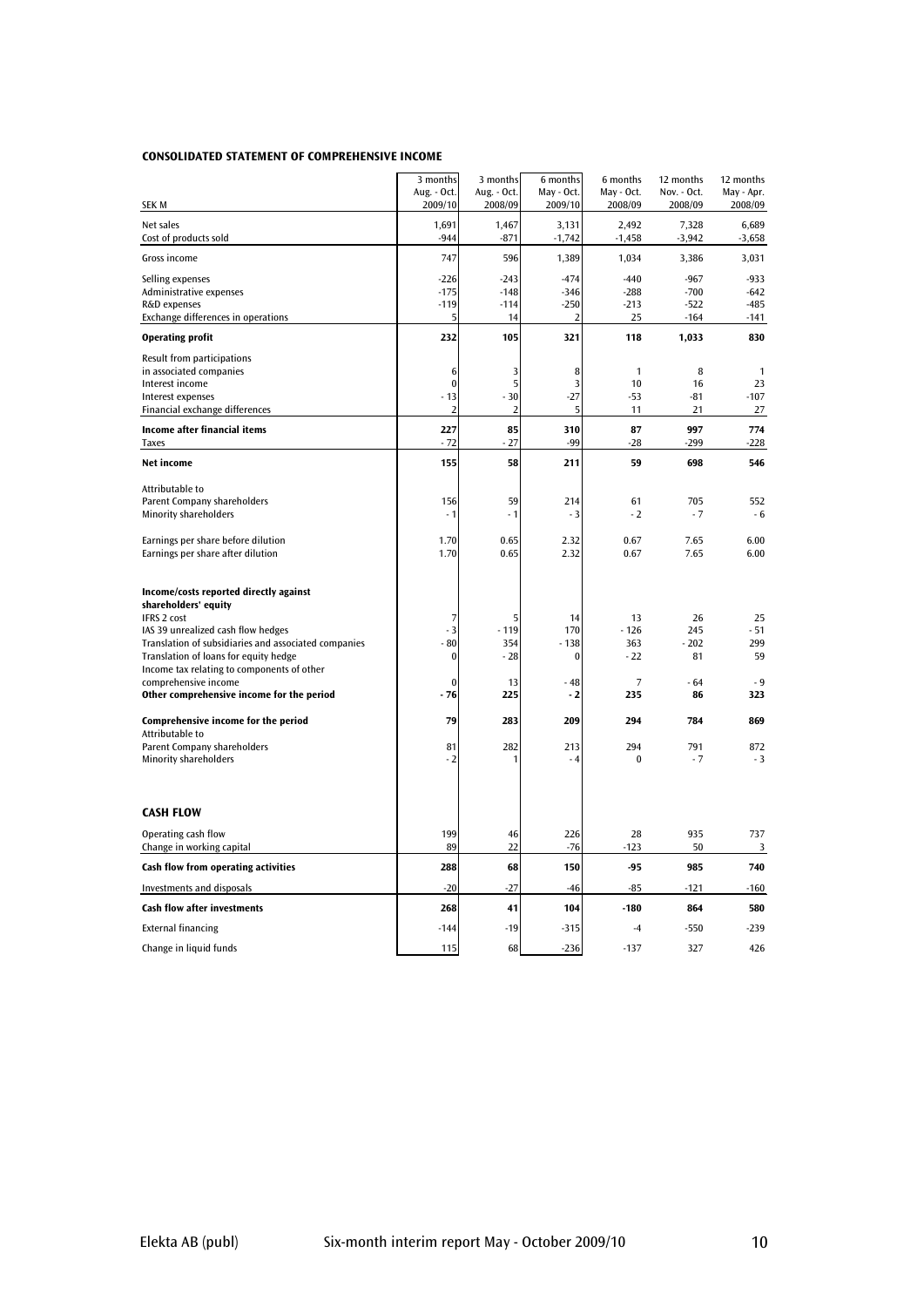#### CONSOLIDATED BALANCE SHEET

| SEK M                                      | Oct. 31,<br>2009 | Oct. 31,<br>2008 | April 30,<br>2009 |
|--------------------------------------------|------------------|------------------|-------------------|
| Intangible assets                          | 2,859            | 3,139            | 3,150             |
| Tangible fixed assets                      | 244              | 257              | 265               |
| Shares and long-term receivables           | 54               | 49               | 59                |
| Deferred tax assets                        | 57               | 17               | 34                |
| <b>Inventories</b>                         | 575              | 675              | 553               |
| <b>Receivables</b>                         | 3,134            | 2,703            | 3,062             |
| Liquid funds                               | 592              | 265              | 828               |
| <b>Total assets</b>                        | 7,515            | 7,105            | 7,951             |
| Elekta's owners' equity                    | 2,579            | 1,971            | 2,549             |
| Minority interest                          |                  | 9                | 6                 |
| Shareholders' equity                       | 2,581            | 1,980            | 2,555             |
| Interest-bearing liabilities               | 1,365            | 1,807            | 1,627             |
| Interest-free liabilities                  | 3,569            | 3,318            | 3,769             |
| Total shareholders' equity and liabilities | 7,515            | 7,105            | 7,951             |
| Assets pledged                             | 2                | 1                |                   |
| <b>Contingent liabilities</b>              | 83               | 77               | 75                |

#### CHANGES IN SHAREHOLDERS' EQUITY

|                                        | Oct. 31. | Oct. 31, | April 30, |
|----------------------------------------|----------|----------|-----------|
| <b>SEK M</b>                           | 2009     | 2008     | 2009      |
| <b>Attributable to Elekta's owners</b> |          |          |           |
| Opening balance                        | 2,549    | 1.804    | 1,804     |
| Comprehensive earnings for the period  | 213      | 294      | 872       |
| <b>Exercise of warrants</b>            |          | 34       | 34        |
| <b>Dividend</b>                        | $-184$   | $-161$   | $-161$    |
| Closing balance                        | 2,579    | 1,971    | 2,549     |
| <b>Minority intrest</b>                |          |          |           |
| Opening balance                        | 6        | 9        | q         |
| Comprehensive earnings for the period  |          |          | -3        |
| Closing balance                        |          | q        |           |
| <b>Closing balance</b>                 | 2,581    | 1,980    | 2,555     |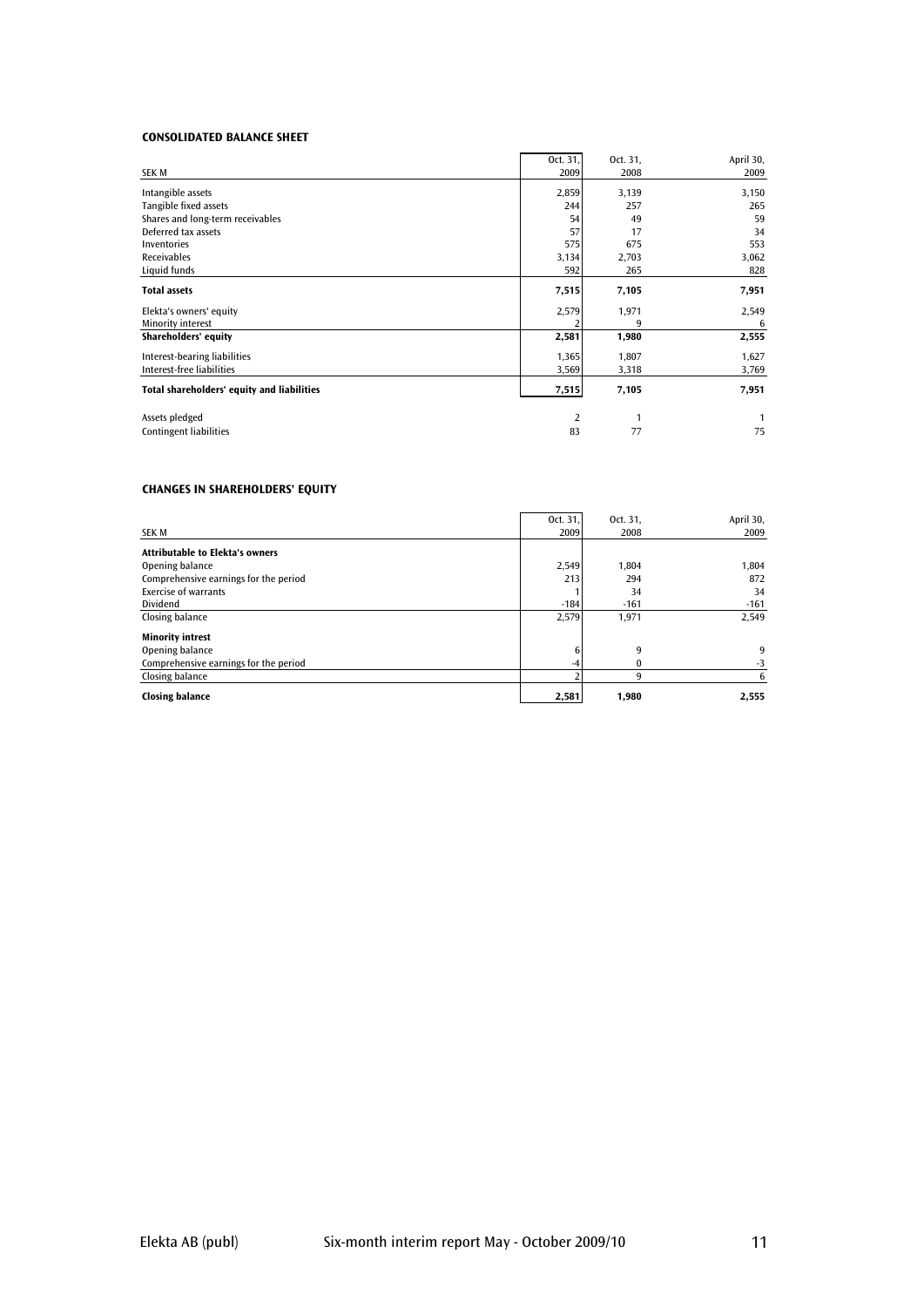| <b>KEY FIGURES</b>                | 12 months<br>May - Apr. | 12 months<br>May - Apr. | 12 months<br>May - Apr. | 12 months<br>May - Apr. | 12 months<br>May - Apr. | 6 months<br>May - Oct. | 6 months<br>May - Oct. |
|-----------------------------------|-------------------------|-------------------------|-------------------------|-------------------------|-------------------------|------------------------|------------------------|
|                                   | 2004/05*                | 2005/06                 | 2006/07                 | 2007/08                 | 2008/09                 | 2008/09                | 2009/10                |
| Order bookings, SEK M             | 3,558                   | 4,705                   | 5,102                   | 5,882                   | 7,656                   | 2,823                  | 3,808                  |
| Net sales. SEK M                  | 3,152                   | 4,421                   | 4,525                   | 5,081                   | 6.689                   | 2,492                  | 3,131                  |
| Operating result, SEK M           | 364                     | 453                     | 509                     | 650                     | 830                     | 118                    | 321                    |
| Operating margin                  | 12%                     | 10%                     | 11%                     | 13%                     | 12%                     | 5%                     | 10%                    |
| Profit margin                     | 12%                     | 10%                     | 11%                     | 12%                     | 12%                     | 3%                     | 10%                    |
| Shareholders' equity, SEK M       | 1,694                   | 1,868                   | 1.863                   | 1,813                   | 2,555                   | 1,980                  | 2,581                  |
| Capital employed, SEK M           | 2,527                   | 2,959                   | 2,850                   | 3,262                   | 4,182                   | 3,787                  | 3,946                  |
| Equity/assets ratio               | 38%                     | 35%                     | 35%                     | 29%                     | 32%                     | 28%                    | 34%                    |
| Net debt/equity ratio             | 0.05                    | 0.06                    | 0.27                    | 0,58                    | 0,31                    | 0,78                   | 0,30                   |
| Return on shareholders' equity ** | 16%                     | 17%                     | 19%                     | 23%                     | 27%                     | 19%                    | 29%                    |
| Return on capital employed **     | 21%                     | 18%                     | 20%                     | 24%                     | 24%                     | 20%                    | 27%                    |

\* Restated according to IFRS.

\*\* Based on rolling 12 months.

| <b>DATA PER SHARE</b>          | 12 months  | 12 months  | 12 months  | 12 months  | 12 months  | 6 months   | 6 months   |
|--------------------------------|------------|------------|------------|------------|------------|------------|------------|
|                                | May - Apr. | May - Apr. | May - Apr. | May - Apr. | May - Apr. | May - Oct. | May - Oct. |
|                                | 2004/05*   | 2005/06    | 2006/07    | 2007/08    | 2008/09    | 2008/09    | 2009/10    |
| Earnings per share             |            |            |            |            |            |            |            |
| before dilution, SEK           | 2.69       | 3.23       | 3.72       | 4.46       | 6.00       | 0.67       | 2.32       |
| after dilution, SEK            | 2.69       | 3.21       | 3.70       | 4.44       | 6.00       | 0.67       | 2.32       |
| Cash flow per share            |            |            |            |            |            |            |            |
| before dilution, SEK           | $-11.09$   | 1.68       | $-1.14$    | $-3.04$    | 6.30       | $-1.96$    | 1.13       |
| after dilution. SEK            | $-11.06$   | 1.67       | $-1.14$    | $-3.03$    | 6.30       | $-1.96$    | 1.13       |
| Shareholders' equity per share |            |            |            |            |            |            |            |
| before dilution, SEK           | 18.02      | 19.80      | 19.96      | 19.70      | 27.67      | 21.40      | 27.99      |
| after dilution, SEK            | 18.84      | 20.45      | 20.46      | 20.03      | 27.67      | 21.40      | 29.48      |
| Average number of shares       |            |            |            |            |            |            |            |
| before dilution, 000s          | 93,991     | 94,136     | 93,698     | 92,199     | 92,029     | 91,934     | 92,125     |
| after dilution, 000s           | 94,182     | 94,785     | 94,249     | 92,479     | 92,029     | 91,934     | 92,208     |
| Number of shares at closing    |            |            |            |            |            |            |            |
| before dilution, 000s          | 94,028     | 94,332     | 93,036     | 91,570     | 92,125     | 92,125     | 92,133     |
| after dilution, 000s           | 95,703     | 95,703     | 94,072     | 92,245     | 92,125     | 92,125     | 93,809     |

\* Restated according to IFRS.

Dilution in 2004/05-2007/08 refers to warrants program 2004/2008. Dilution in 2009/10 refers to warrants program 2008/2012.

All historical data restated for split 3:1 October 2005.

| Data per quarter      | 01      | 02      | 03      | 04      | 01      | 02      | 03      | 04      |         | 02          |
|-----------------------|---------|---------|---------|---------|---------|---------|---------|---------|---------|-------------|
| <b>SEK M</b>          | 2007/08 | 2007/08 | 2007/08 | 2007/08 | 2008/09 | 2008/09 | 2008/09 | 2008/09 | 2009/10 | 2009/10     |
| Order bookings        | 1.136   | 1.336   | .229    | 2.181   | 1.151   | 1.672   | .661    | 3.172   | 1.658   | 2,150       |
| Net sales             | 975     | 1.213   | .097    | 1.796   | 1.025   | 1.467   | .664    | 2.533   | 1.440   | 1,691       |
| Operating profit      | 36      | 159     | 72      | 383     | 13      | 105     | 191     | 521     | 89      | <b>2321</b> |
| <b>Cash flow from</b> |         |         |         |         |         |         |         |         |         |             |
| operating activities  | -28     | 168     | -51     | 230     | $-163$  | 68      |         | 833     | $-138$  | 288         |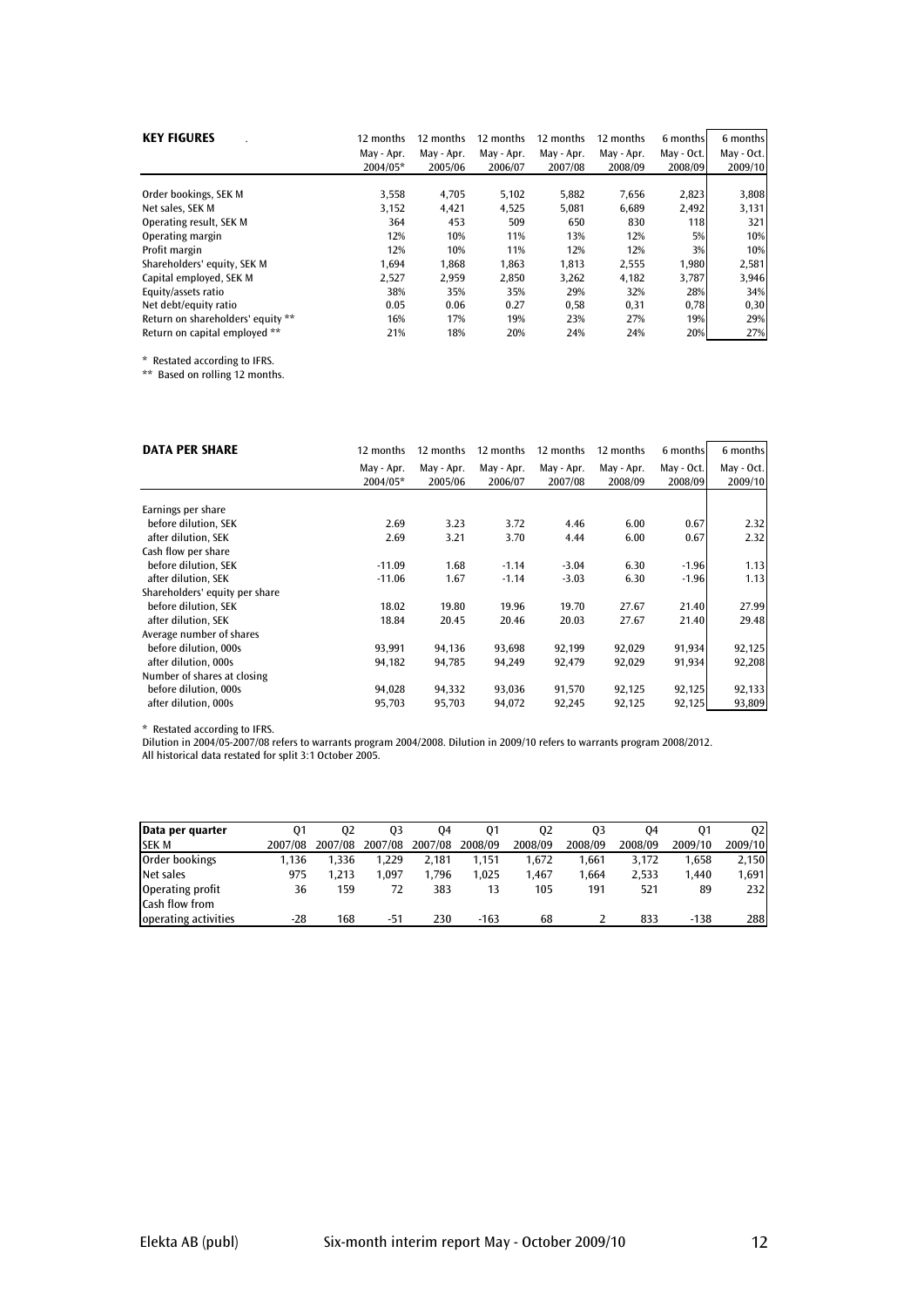Elekta applies geographical segmentation. Order bookings, net sales and contribution margin for respective region are reported to Elekta's CEO and CFO (chief operating decision makers). In the regions operating expenses are cost of products sold and expenses directly attributable to the respective region reported. Global costs for R&D, marketing, management of product supply centers and Parent Company are not allocated per region. Currency exposure is concentrated to product supply centers. The majority of currency exchange differences are reported in global costs.

#### Segment reporting May-October 2009/10

| <b>SEK M</b>            | North and<br>South America | Europe, Africa<br>and Middle East | Asia Pacific | Total   | $%$ of<br>net sales |
|-------------------------|----------------------------|-----------------------------------|--------------|---------|---------------------|
| Net sales               | 1,292                      | 1,142                             | 697          | 3,131   |                     |
| Operating expenses      | $-885$                     | $-742$                            | $-545$       | $-2172$ | $-69%$              |
| Contribution margin     | 407                        | 400                               | 152          | 959     | 31%                 |
| Global costs            |                            |                                   |              | $-638$  | $-20%$              |
| <b>Operating result</b> |                            |                                   |              | 321     | 10%                 |
| Contribution margin     | 32%                        | 35%                               | 22%          |         |                     |

#### Segment reporting May-October 2008/09

| <b>SEK M</b>            | North and<br>South America | Europe, Africa<br>and Middle East | Asia Pacific | Total    | $%$ of<br>net sales |
|-------------------------|----------------------------|-----------------------------------|--------------|----------|---------------------|
| Net sales               | 1,098                      | 901                               | 493          | 2,492    |                     |
| Operating expenses      | $-763$                     | $-627$                            | $-412$       | $-1,802$ | $-72\%$             |
| Contribution margin     | 335                        | 274                               | 81           | 690      | 28%                 |
| Global costs            |                            |                                   |              | $-572$   | $-23%$              |
| <b>Operating result</b> |                            |                                   |              | 118      | 5%                  |
| Contribution margin     | 31%                        | 30%                               | 16%          |          |                     |

#### Segment reporting May-April 2008/09

| <b>SEK M</b>            | North and<br>South America | Europe, Africa<br>and Middle East | Asia Pacific | Total    | $%$ of<br>net sales |
|-------------------------|----------------------------|-----------------------------------|--------------|----------|---------------------|
| Net sales               | 2,709                      | 2,518                             | 1,462        | 6,689    |                     |
| Operating expenses      | $-1,749$                   | $-1.590$                          | $-1,069$     | $-4.408$ | -66%                |
| Contribution margin     | 960                        | 928                               | 393          | 2,281    | 34%                 |
| Global costs            |                            |                                   |              | $-1.451$ | $-22%$              |
| <b>Operating result</b> |                            |                                   |              | 830      | 12%                 |
| Contribution margin     | 35%                        | 37%                               | 27%          |          |                     |

#### Segment reporting rolling 12 months November-October 2008/09

|                         | North and     | Europe, Africa  | Asia Pacific | Total    | $%$ of    |
|-------------------------|---------------|-----------------|--------------|----------|-----------|
| <b>SEK M</b>            | South America | and Middle East |              |          | net sales |
| Net sales               | 2,903         | 2,759           | 1,666        | 7,328    |           |
| Operating expenses      | $-1,871$      | $-1,705$        | $-1,202$     | $-4.778$ | -71%      |
| Contribution margin     | 1,032         | 1.054           | 464          | 2,550    | 38%       |
| Global costs            |               |                 |              | $-1.517$ | $-23%$    |
| <b>Operating result</b> |               |                 |              | 1.033    | 15%       |
| Contribution margin     | 36%           | 38%             | 28%          |          |           |

Elekta's operations are characterized by significant quarterly variations in delivery volumes and product mix, which have a direct impact on net sales and profits. This is accentuated when the operation is split into segments as is the impact of currency fluctuations between the years.

Improvement in contribution margin during the first six months in region North and South America is primarily driven by the strengthening of the US-dollar against Swedish kronor and British pounds. For region Europe, Middle East and Africa the improvement is a result of higher volume and the strengthening of the Euro against Swedish kronor and British pounds. In Asia Pacific contribution margin improved driven by higher volume and a favorable currency impact.